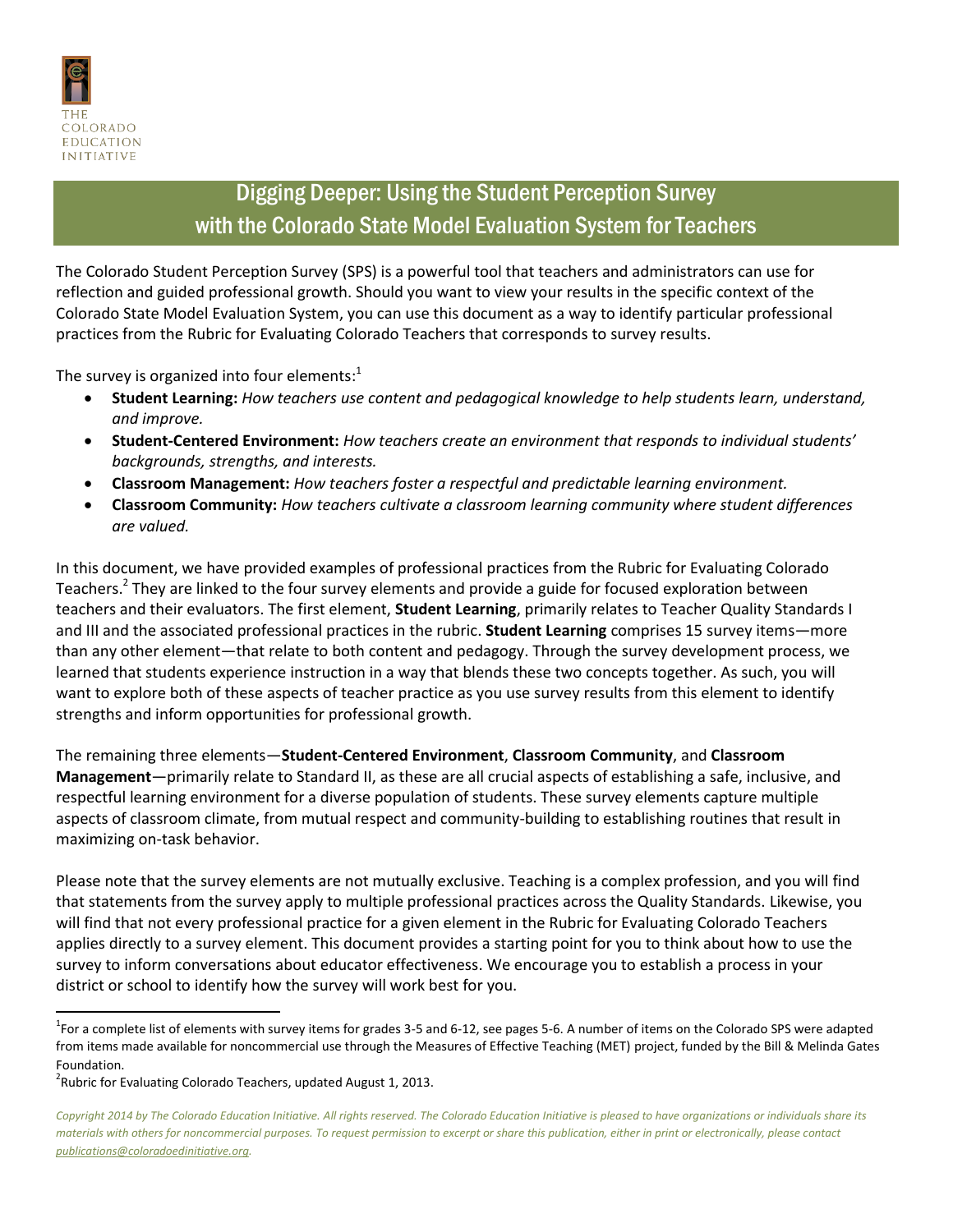# Example Professional Practices for Focused Exploration of SPS Results

| Student Learning: How teachers use content and pedagogical knowledge to help students learn, understand, and |                                                               |                                                                    |  |  |
|--------------------------------------------------------------------------------------------------------------|---------------------------------------------------------------|--------------------------------------------------------------------|--|--|
| improve <sup>3</sup> .                                                                                       |                                                               |                                                                    |  |  |
|                                                                                                              | <b>THE TEACHER:</b>                                           | <b>STUDENTS:</b>                                                   |  |  |
| 1D                                                                                                           | - Breaks down concepts into instructional parts and           | - Develop a variety of explanations and multiple representations   |  |  |
|                                                                                                              | teaches each part using appropriate, effective strategies     | of concepts.                                                       |  |  |
|                                                                                                              | and/or tools.                                                 | - Build on the skills and knowledge learned in the classroom to    |  |  |
|                                                                                                              | - Uses instructional materials that are accurate,             | engage in more complex concepts, ideas, and theories.              |  |  |
|                                                                                                              | appropriate, and relevant for the lesson being taught.        | - Use a variety of inquiry tools and strategies to:                |  |  |
|                                                                                                              | - Employs a variety of instructional strategies to address    | $\circ$ Learn content.                                             |  |  |
|                                                                                                              | student needs.                                                | o Understand central concepts.                                     |  |  |
|                                                                                                              | - Provides explanations of content that are:                  | o Answer complex questions.                                        |  |  |
|                                                                                                              | ○ Accurate.                                                   | o Problem solve.                                                   |  |  |
|                                                                                                              | Clear.<br>$\circ$                                             | - Routinely:                                                       |  |  |
|                                                                                                              | Concise.<br>$\circ$                                           | o Choose challenging tasks and instructional materials.            |  |  |
|                                                                                                              | o Comprehensive.                                              | o Apply newly learned content skills to unique situations          |  |  |
|                                                                                                              | - Engages students in a variety of explanations and           | and different disciplines.                                         |  |  |
|                                                                                                              | multiple representations of concepts and ideas.               | Discuss ideas and content that are intellectually<br>$\circ$       |  |  |
|                                                                                                              | - Engages students in a variety of inquiry methods to         | challenging to them.                                               |  |  |
|                                                                                                              | explore new ideas and theories.                               |                                                                    |  |  |
| 1E                                                                                                           | - Implements instructional strategies to ensure that          | -Make connections between other disciplines and/or content         |  |  |
|                                                                                                              | instruction:                                                  | areas and the current lesson.                                      |  |  |
|                                                                                                              | o Articulates content and interdisciplinary                   | - Accelerate their learning by elaborating on current lesson with  |  |  |
|                                                                                                              | connections                                                   | connections to prior lessons within the content area and/or with   |  |  |
|                                                                                                              | o Integrates literacy skills across content areas             | other disciplines.                                                 |  |  |
|                                                                                                              | - Clarifies and elaborates on interdisciplinary connections   |                                                                    |  |  |
|                                                                                                              | for students                                                  |                                                                    |  |  |
|                                                                                                              | - Employs instructional strategies that include literacy,     |                                                                    |  |  |
|                                                                                                              | numeracy, and language development across content             |                                                                    |  |  |
|                                                                                                              | areas.                                                        |                                                                    |  |  |
| 3B                                                                                                           | - Has explicit student outcomes in mind for each lesson.      | - Monitor their level of engagement.                               |  |  |
|                                                                                                              | - Aligns instruction with academic standards and student      | - Confer with the teacher to achieve learning targets.             |  |  |
|                                                                                                              | assessment results.                                           | - Initiate activities to address their learning strengths and next |  |  |
|                                                                                                              | - Encourages students to take academic risks.                 | steps.                                                             |  |  |
|                                                                                                              | - Makes sure students meet learning objectives while          | - Take academic risks.                                             |  |  |
|                                                                                                              | increasing mastery levels.                                    |                                                                    |  |  |
| 3E                                                                                                           | - Has high expectations for all students.                     | - Help set their learning objectives.                              |  |  |
|                                                                                                              | - Holds students accountable for their learning.              | - Apply higher-order thinking and problem-solving skills to        |  |  |
|                                                                                                              | - Sets student expectations at a level that challenges        | address challenging issues.                                        |  |  |
|                                                                                                              | students.                                                     | - Monitor their progress toward achieving teacher's high           |  |  |
|                                                                                                              | - Incorporates critical thinking and problem-solving skills.  | expectations.                                                      |  |  |
|                                                                                                              | - Challenges all students to learn to their greatest ability. | - Seek opportunities expand and enhance their problem-solving      |  |  |
|                                                                                                              | - Teaches higher-order thinking and problem-solving           | and higher order thinking skills.                                  |  |  |
|                                                                                                              | skills.                                                       |                                                                    |  |  |
|                                                                                                              | - Ensures that students perform at levels meeting or          |                                                                    |  |  |
|                                                                                                              | exceeding expectations.                                       |                                                                    |  |  |

**EXECUTE:**<br>3 See pages 5 and 6 for a list of survey items that correspond to this element.

*Copyright 2014 by The Colorado Education Initiative. All rights reserved. The Colorado Education Initiative is pleased to have organizations or individuals share its materials with others for noncommercial purposes. To request permission to excerpt or share this publication, either in print or electronically, please contact publications@coloradoedinitiative.org.*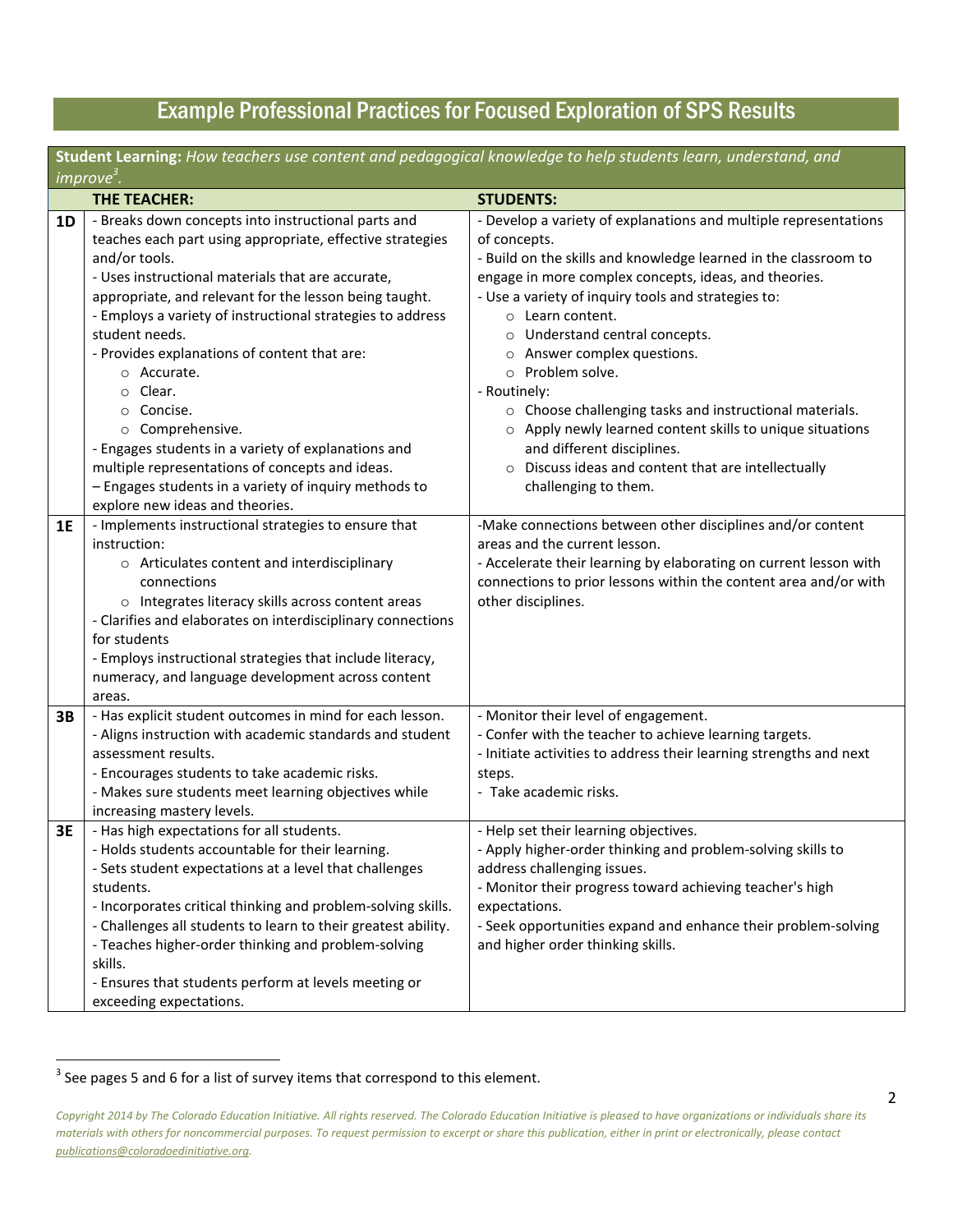| Student-Centered Environment: How teachers create an environment that responds to individual students' |                                                                                                                                                                                                                                                                                                                                                                                                                                                                                                                                                                              |                                                                                                                                                                                                                                                                            |  |  |
|--------------------------------------------------------------------------------------------------------|------------------------------------------------------------------------------------------------------------------------------------------------------------------------------------------------------------------------------------------------------------------------------------------------------------------------------------------------------------------------------------------------------------------------------------------------------------------------------------------------------------------------------------------------------------------------------|----------------------------------------------------------------------------------------------------------------------------------------------------------------------------------------------------------------------------------------------------------------------------|--|--|
| backgrounds, strengths, and interests <sup>4</sup> .                                                   |                                                                                                                                                                                                                                                                                                                                                                                                                                                                                                                                                                              |                                                                                                                                                                                                                                                                            |  |  |
|                                                                                                        | <b>THE TEACHER:</b>                                                                                                                                                                                                                                                                                                                                                                                                                                                                                                                                                          | <b>STUDENTS:</b>                                                                                                                                                                                                                                                           |  |  |
| 1E                                                                                                     | - Emphasizes key concepts and connects them to other<br>powerful ideas within the content area.<br>- Connects lessons to other disciplines and/or content<br>areas.<br>- Implements instructional strategies to ensure that<br>instruction:<br>o Articulates content and interdisciplinary<br>connections.<br>o Integrates literacy skills across content areas.<br>-Clarifies, and elaborates, on interdisciplinary connections<br>for students.<br>-Employs instructional strategies that include literacy,<br>numeracy, and language development across content<br>areas. | - Make connections between other disciplines and/or content<br>areas and the current lesson.<br>- Accelerate their learning by elaborating on current lesson with<br>connections to prior lessons within the content and/or with other<br>disciplines.                     |  |  |
| 2C<br>2E                                                                                               | - Implements lessons that reflect student interests.<br>- Encourages students to expand and enhance their<br>learning.<br>- Acknowledges students for their accomplishments.<br>- Asks appropriately challenging questions of all students.<br>- Scaffolds questions.<br>- Gives wait time equitably.<br>- Ensures that all students participate in class activities.<br>- Maintains respectful relationships with students, their                                                                                                                                           | - Actively engage in classroom activities.<br>- Discuss content and make connections between current lessons<br>and their interests.<br>- Encourage fellow students to participate and challenge<br>themselves.<br>- Engage in collaborative learning and group processes. |  |  |
|                                                                                                        | families, and/or significant adults.<br>- Uses a variety of methods to initiate communication<br>with families and significant adults                                                                                                                                                                                                                                                                                                                                                                                                                                        |                                                                                                                                                                                                                                                                            |  |  |

| <b>Classroom Management:</b> How teachers foster a respectful and predictable learning environment <sup>3</sup> . |                                                             |                                                             |  |  |
|-------------------------------------------------------------------------------------------------------------------|-------------------------------------------------------------|-------------------------------------------------------------|--|--|
|                                                                                                                   | THE TEACHER:                                                | <b>STUDENTS:</b>                                            |  |  |
| 2A                                                                                                                | - Creates a classroom environment that facilitates:         | - Respect their classmates and teacher(s).                  |  |  |
|                                                                                                                   | O Mutual Respect.                                           | - Interactions with their teacher(s) and each other:        |  |  |
|                                                                                                                   | o Positive relationships between and among                  | Are respectful.<br>$\Omega$                                 |  |  |
|                                                                                                                   | students.                                                   | Demonstrate mutual support.<br>$\circ$                      |  |  |
|                                                                                                                   | $\circ$ Empathy for each student.                           |                                                             |  |  |
|                                                                                                                   | - Creates a classroom environment which values diverse      |                                                             |  |  |
|                                                                                                                   | perspectives.                                               |                                                             |  |  |
|                                                                                                                   | - Establishes a nurturing and caring relationship with each |                                                             |  |  |
|                                                                                                                   | student.                                                    |                                                             |  |  |
| 2F                                                                                                                | - Provides clear expectations to guide student classroom    | - Stay on task during class periods.                        |  |  |
|                                                                                                                   | behavior.                                                   | - Abide by school and class rules.                          |  |  |
|                                                                                                                   | - Holds students accountable for adherence to school        | - Accept responsibility for their behavior and use of time. |  |  |
|                                                                                                                   | and/or class rules.                                         | - Help other students stay on task.                         |  |  |
|                                                                                                                   | - Puts procedures in place to maximize instructional time.  |                                                             |  |  |
|                                                                                                                   | - Makes maximum use of instructional time.                  |                                                             |  |  |
|                                                                                                                   | - Maintains a safe and orderly environment.                 |                                                             |  |  |

<sup>&</sup>lt;u>4</u><br>4 See pages 5 and 6 for a list of survey items that correspond to this element.

*Copyright 2014 by The Colorado Education Initiative. All rights reserved. The Colorado Education Initiative is pleased to have organizations or individuals share its materials with others for noncommercial purposes. To request permission to excerpt or share this publication, either in print or electronically, please contact publications@coloradoedinitiative.org.*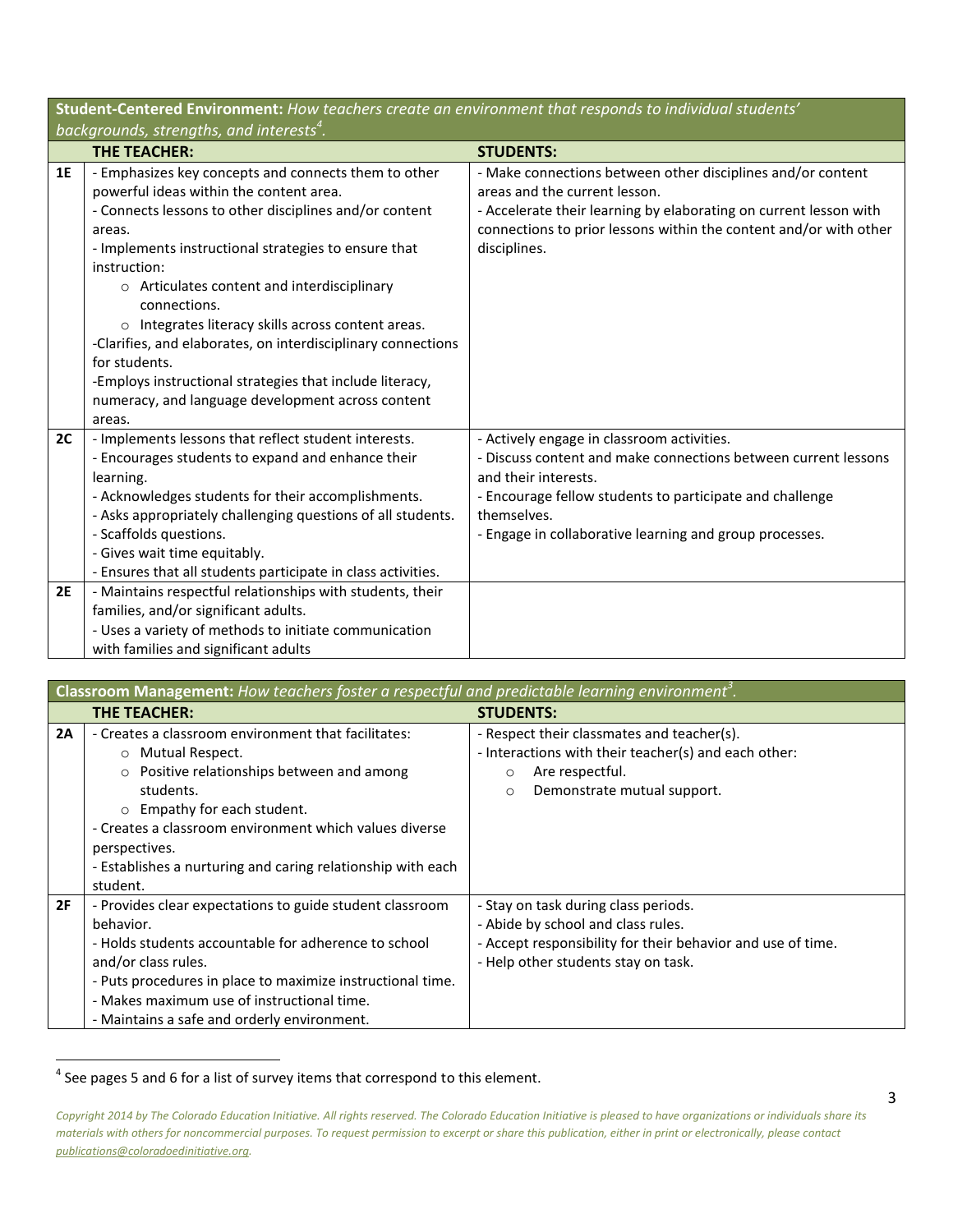| Classroom Community: How teachers cultivate a classroom learning community where student differences are valued <sup>5</sup> . |                                                                                                                                                                                                                                                                                                                                                                                                                                                                                                                                                                                        |                                                                                                                                                                          |  |  |
|--------------------------------------------------------------------------------------------------------------------------------|----------------------------------------------------------------------------------------------------------------------------------------------------------------------------------------------------------------------------------------------------------------------------------------------------------------------------------------------------------------------------------------------------------------------------------------------------------------------------------------------------------------------------------------------------------------------------------------|--------------------------------------------------------------------------------------------------------------------------------------------------------------------------|--|--|
|                                                                                                                                | THE TEACHER:                                                                                                                                                                                                                                                                                                                                                                                                                                                                                                                                                                           | <b>STUDENTS:</b>                                                                                                                                                         |  |  |
| 2A                                                                                                                             | - Creates a classroom environment that facilitates:<br>O Mutual Respect.<br>Positive relationships between and among<br>$\Omega$<br>students.<br>Empathy for each student.<br>$\circ$<br>- Creates a classroom environment which values diverse<br>perspectives.<br>- Establishes a nurturing and caring relationship with<br>each student.                                                                                                                                                                                                                                            | - Respect their classmates and teacher(s).<br>Interactions with their teacher(s) and each other:<br>Are respectful.<br>$\circ$<br>Demonstrate mutual support.<br>$\circ$ |  |  |
| 2B                                                                                                                             | - Creates a classroom environment in which diversity is<br>used to further student learning.<br>- Uses instructional approaches and materials that<br>reflect diverse backgrounds and experiences.<br>- Acknowledges the value of each student's contributions<br>to the quality of lessons.<br>- Is welcoming to diverse family structures.<br>- Establishes processes that result in:<br>o A sense of community among students.<br>Effective interactions among students.<br>$\circ$<br>Respect for individual differences.<br>$\circ$<br>Positive social relationships.<br>$\Omega$ | - Respect the uniqueness of fellow students.<br>- Actively seek a variety of perspectives to complete group<br>assignments.                                              |  |  |
| 2C                                                                                                                             | - Implements lessons that reflect student interests.<br>- Acknowledges students for their accomplishments.                                                                                                                                                                                                                                                                                                                                                                                                                                                                             | - Encourage fellow students to participate and challenge<br>themselves.                                                                                                  |  |  |
|                                                                                                                                | - Ensures that all students participate in class activities.                                                                                                                                                                                                                                                                                                                                                                                                                                                                                                                           | - Actively engage in collaborative learning and group processes.                                                                                                         |  |  |

<sup>&</sup>lt;u>see pages 5 and 6 for a list of survey</u> items that correspond to this element.

*Copyright 2014 by The Colorado Education Initiative. All rights reserved. The Colorado Education Initiative is pleased to have organizations or individuals share its materials with others for noncommercial purposes. To request permission to excerpt or share this publication, either in print or electronically, please contact publications@coloradoedinitiative.org.*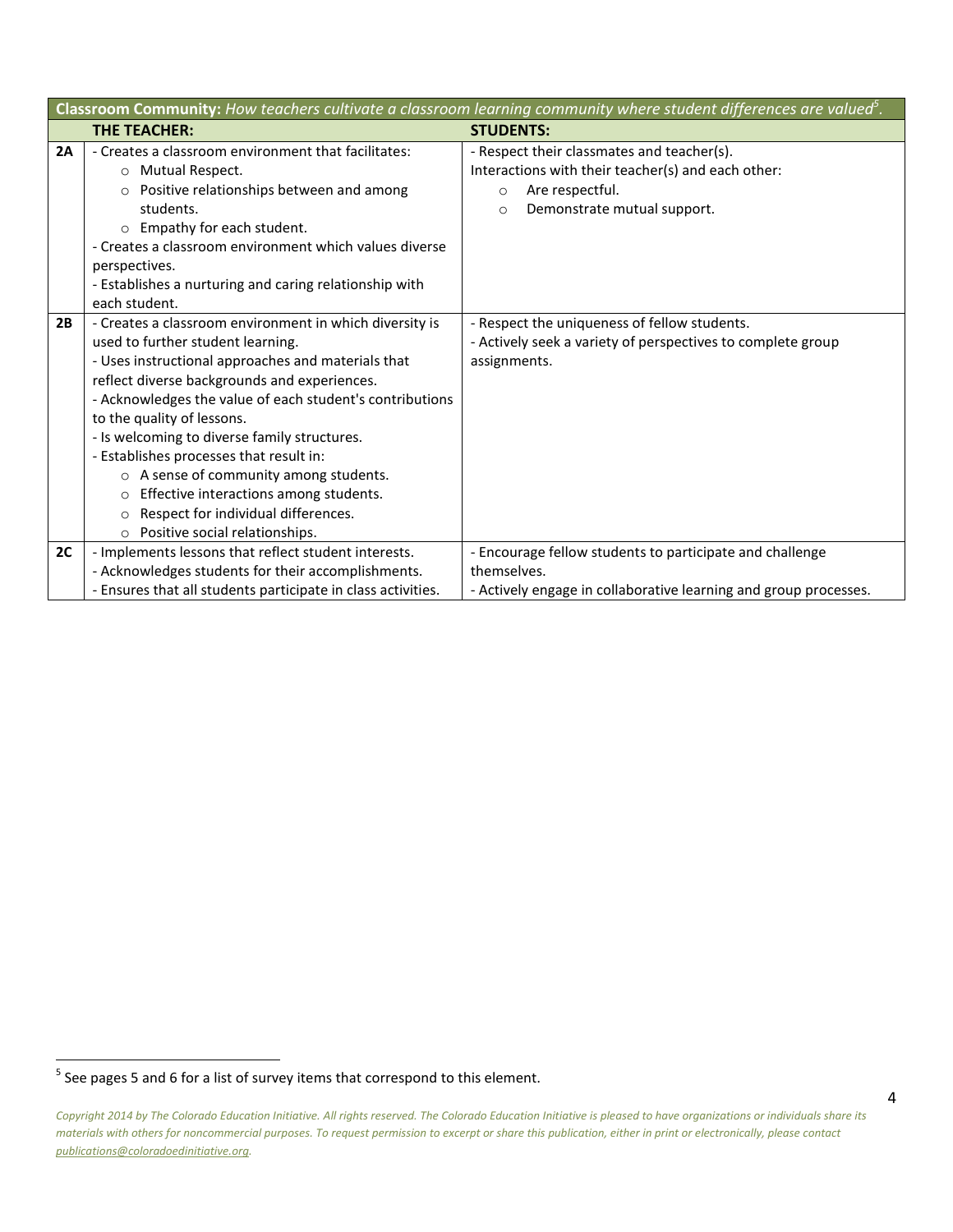### Colorado's Student Perception Survey - Grades 3-5

**Student Learning:** *How teachers use content and pedagogical knowledge to help students learn, understand, and improve.*

- The schoolwork we do helps me learn.
- What I learn in this class is useful to me in my real life.
- In this class, we learn a lot almost every day.
- My teacher makes sure that we think hard about things we read and write.
- When the work is too hard, my teacher helps me keep trying.
- In this class, it is more important to understand the lesson than to memorize the answers.
- My teacher uses a lot of different ways to explain things.
- My teacher knows when we understand the lesson and when we do not.
- Our classroom materials and supplies have a special place and things are easy to find.
- In this class, we learn to correct our mistakes.
- My teacher tells us what we are learning and why.
- My teacher asks questions to be sure we are following along.
- My teacher talks to me about my work to help me understand my mistakes.
- My teacher writes notes on my work that help me do better next time.
- The schoolwork we do is interesting.

**Student-Centered Environment:** *How teachers create an environment that responds to individual students' backgrounds, strengths, and interests.* 

- My teacher wants us to share what we think.
- My teacher teaches us to respect people's differences.
- My teacher knows what makes me excited about learning.
- My teacher talks about things we learn in other classes, subjects, and years.
- If I am sad or angry, my teacher helps me feel better.
- My teacher would notice if something was bothering me.
- The people we learn and read about in this class are like me.
- My teacher knows what my life is like outside of school.
- My teacher knows what is important to me.
- Students feel comfortable sharing their ideas in this class.

**Classroom Community:** *How teachers cultivate a classroom learning community where student differences are valued.*

- My teacher cares about me.
- In this class, I feel like I fit in.
- I feel like an important part of my classroom community.
- I ask for help when I need it.
- I feel like I do a good job in this class.

### **Classroom Management:** *How teachers foster a respectful and predictable learning environment.*

- Our class stays busy and does not waste time.
- Students in my class are respectful to our teacher.
- My classmates behave the way my teacher wants them to.
- All of the kids in my class know what they are supposed to be doing and learning.